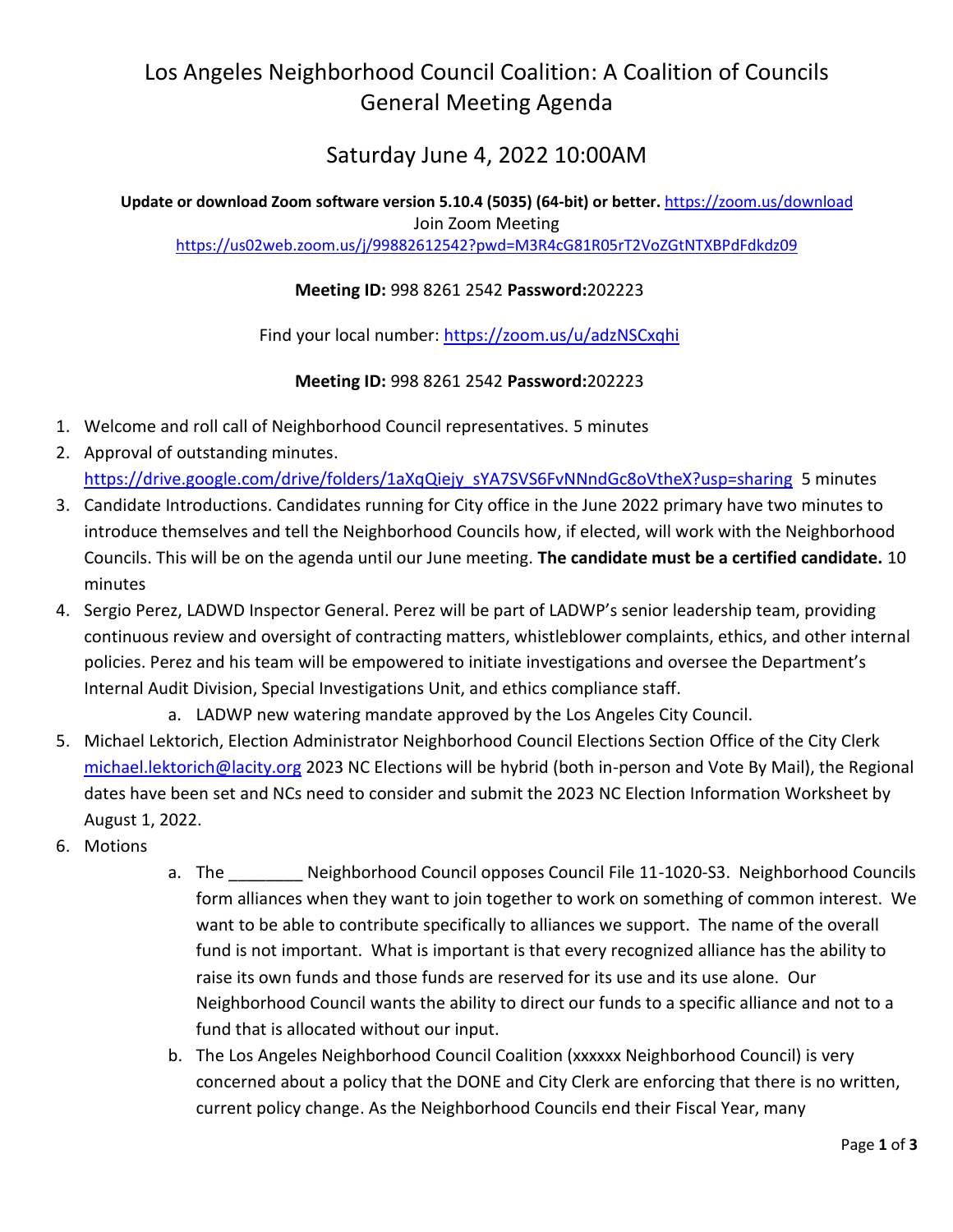Neighborhood Councils award Neighborhood Purpose Grants (NPG) at this time. Many Neighborhood Councils are facing rejections of NPGs because a Boardmember has recused themselves because of an actual conflict of interest or a perceived conflict of interest and have not conferred with the City Attorney's Office. The current written policy from the NPG Information Packet for NC Boardmembers: [Link to Document](https://clerk.lacity.org/sites/g/files/wph1491/files/2021-02/NPG%20NC%20Information%20Packet%2002-2018.pdf)

i. At a minimum, board members must recuse themselves (not participate in discussion and leave the meeting room) from a vote to approve a grant should there be a conflict due to an affiliation with an applicant organization. There should be full disclosure and transparency. Please refer to the document entitled, "State and City Conflicts of Interest Laws for Neighborhood Councils" of the Application for Neighborhood Purposes Grant and/or your Neighborhood Council's Field Project Coordinator for more information and seek consult with the Office of the City Attorney **if necessary**.

From the Information for Applicants: [Link to Document](https://clerk.lacity.org/sites/g/files/wph1491/files/2021-02/NPG%20Applicant%20Information%20Packet%202018.pdf)

i. At a minimum, board members must recuse themselves from a vote to approve a grant should there be a conflict due to an affiliation with an applicant organization. There should be full disclosure and transparency. Please refer to the document entitled, "State and City Conflicts of Interest Laws for Neighborhood Councils" of the application for Neighborhood Purposes Grant and/or the Neighborhood Council's Field Project Coordinator for more information.

There is no mention in either document that Neighborhood Council Boardmembers **must/shall** seek the advice of the City Attorney if the Boardmember perceived a conflict of interest and recused themselves before discussion and vote of the item. It may also be noted that the document referred to in both documents, **State and City Conflicts of Interest Laws for Neighborhood Councils,** seems to not be located on the [www.empowermentla.org](http://www.empowermentla.org/) website or the<https://clerk.lacity.org/clerk-services/nc-funding/documents-forms> website. A Google search does not find the document also.

The Los Angeles Neighborhood Council Coalition (xxxxxx Neighborhood Council) moves that the DONE and City Clerk review the Neighborhood Councils' NPGs that were rejected based on recusal without City Attorney consultation be reevaluated. If the City Clerk and the DONE would like to implement a policy that all Boardmembers must seek City Attorney consultation before recusal, we require a written policy with a determination letter from the City Attorney.

- c. The Los Angeles Neighborhood Council Coalition (xxxxxx Neighborhood Council) is very concerned that the State of California or the Federal government has not taken an action to prevent catalytic converter theft. It is time the City of Los Angeles take action to protect the residents of Los Angeles. We propose that the City Council to create a Council File to require all new and used car dealers that sell vehicles that are sold and registered in the City of Los Angeles to etch the vehicle identification number (VIN) on the catalytic converter. We request the CAO, City Attorney, and the LAPD to create the requirements on the size and depth of the etching and regulations of the program. Since the City has lost many catalytic convertors to theft, we request that the City Council mandate that all city vehicles and proprietary department vehicles also have the catalytic converters etched. This will help in the recovery and identification of stolen catalytic converters.
- 7. Update from the Ad hoc committee and motion:
	- a. Last call for questions for the survey. Send questions to [terrencegomes@soronc.org](mailto:terrencegomes@soronc.org) 5 minutes
- 8. Update from Budget Advocates Co-Chairs Jennifer Goodie/Glenn Bailey 5 minutes